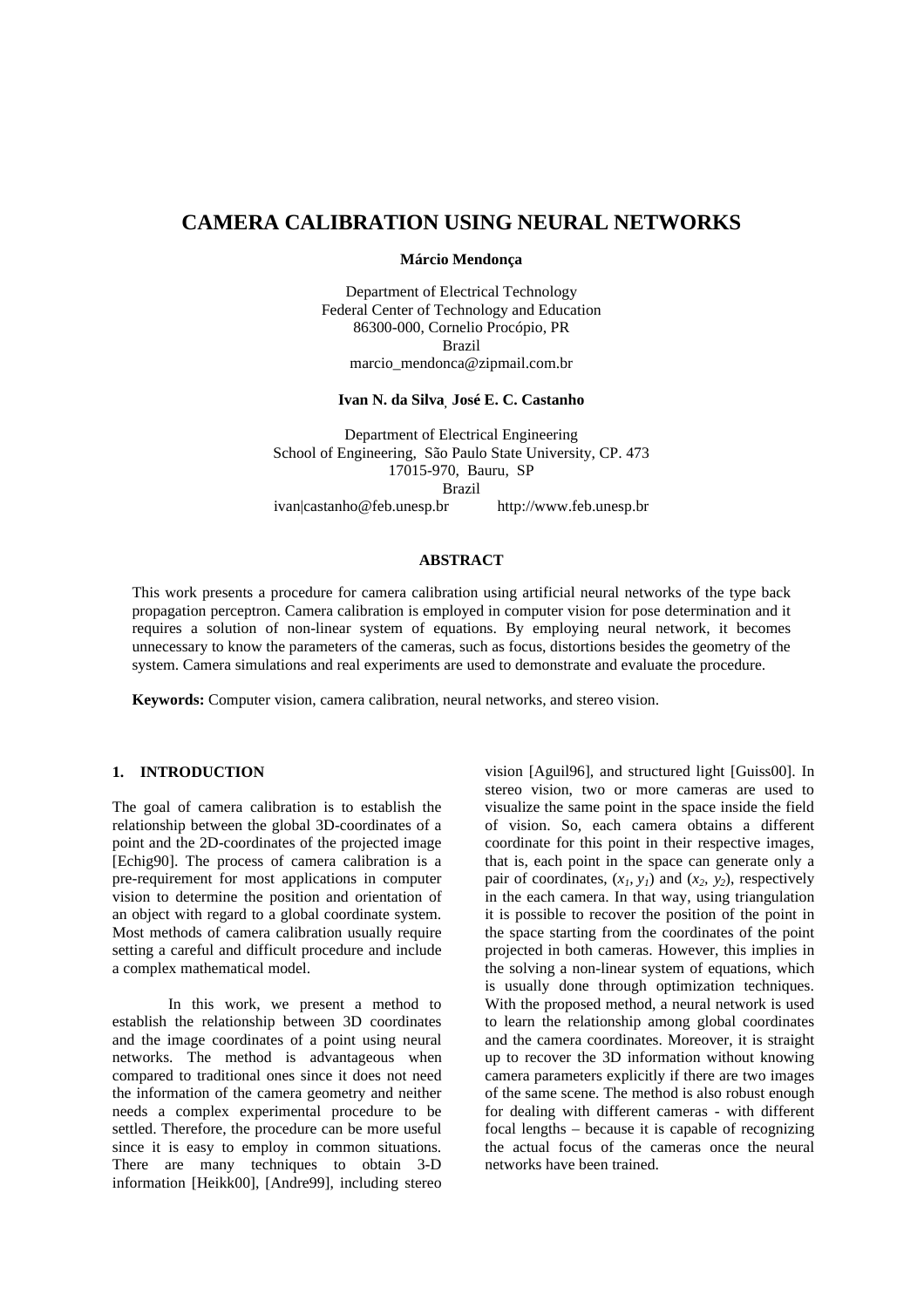## **2. THE CAMERA MODEL**

Each point in the space can have only one corresponding projection in images  $-(x_1, y_1)$  and  $(x_2, y_2)$ *y2*) - for each camera. Using the camera model, it is possible to determine the coordinate *x* and *y* of a given point in the field of vision for both images. This model, that is used to simulate the camera, includes the rotation, translation, perspective, and location transformations that are needed to get the image projection of a point in space [Gonza92]. Usually, the coordinates of cameras are expressed in homogeneous form to simplify the processing of matrices. The complete transformation from real world coordinates to image coordinates is given by the composition of all the transformations as shown in Eq. 1.

$$
C_h = P \times C \times R \times G \times W_h \tag{1}
$$

Where the matrix *P,* for perspective transformation, is given by:

$$
P = \begin{bmatrix} 1 & 0 & 0 & 0 \\ 0 & 1 & 0 & 0 \\ 0 & 0 & 1 & 0 \\ 0 & 0 & \frac{-1}{\lambda} & 1 \end{bmatrix}
$$
 (2)

The matrix *G,* for translation of the camera related to the origin of the global coordinates, is given by:

$$
G = \begin{bmatrix} 1 & 0 & 0 & -X_0 \\ 0 & 1 & 0 & -Y_0 \\ 0 & 0 & 1 & -Z_0 \\ 0 & 0 & 1 & 1 \end{bmatrix}
$$
(3)

Matrix rotation *R,* with two degrees of freedom, is given by:

| $R =$ | $\cos \theta$                                                            | $sin\theta$                                               |               |  |
|-------|--------------------------------------------------------------------------|-----------------------------------------------------------|---------------|--|
|       | $\vert -\sin\theta \cdot \cos\alpha - \cos\theta \cdot \cos\alpha \vert$ |                                                           | $sin \alpha$  |  |
|       |                                                                          | $sin\theta \cdot sin\alpha$ - $cos\theta \cdot sin\alpha$ | $\cos \alpha$ |  |
|       |                                                                          |                                                           |               |  |

The displacement of the structure to fix the camera in a particular position is given by:

$$
C = \begin{bmatrix} 1 & 0 & 0 & -r_1 \\ 0 & 1 & 0 & -r_2 \\ 0 & 0 & 1 & -r_3 \\ 0 & 0 & 0 & 1 \end{bmatrix}
$$
 (5)

*Wh* contains the global coordinates expressed in homogeneous form, and  $C_h$  the homogeneous image coordinates after transformations. Image coordinates in both cameras are obtained from points  $(x_1, y_1)$ , and  $(x_2, y_2)$  by Eq. 1. More details of this formulation can be found in [Gonza92]. The model was used to simulate the experiments under controlled conditions. This is a quite simple representation of a real camera, since it does not consider the lens distortions. In several other works lens distortions are considered and suitable mathematical models are developed [Heikk00], [Weng92]. In this work, this problem is not considered since it is supposed that using neural networks the distortions problems will be automatically accounted for.

## **3. IMPLEMENTATION**

In our approach, we have solved the calibration camera using neural networks. Neural networks are suitable for solving non-linear problems, and are capable of learning relationships between the camera coordinate and global coordinate [Linch99], [Qing99], without needing to determine a complex mathematical model. The layers of an artificial neural network are usually classified in three groups. Input layer, where the patterns are presented to the net. In this case the inputs are the cameras coordinates  $(x_{1i}, y_{1i})$  and  $(x_{2i}, y_{2i})$ . Hidden layers, where most of processing is carried out through weighted connections, can be considered as characteristics extractors. Out layer presents the results, which in this work are the global coordinates *Xg, Yg,* and *Zg* of each point. Therefore, the inputs of the neural network are the points of image in the both cameras and the outputs are the corresponding 3D space coordinates of each point.

To implement the neural networks it was used the Neural Network Matlab Toolbox and the Levemberg method for training. Two different cameras were used in the experiments: a WebCam from Creative Labs and a Digital Camera from Sony. The experiments comprised comparisons among the results from simulations of camera model and those using real images. In addition, to have a reference for comparison the problem was solved using least square estimation method. Both results are presented. For purposes of experimentation, it were generated several grids of points in random space inside a defined area or volume. The experiments with real images were conducted with a square grid and volumes similar of those used in simulated images. When using simulated images two types of data were generated. One data set was generated without noise, and in the other, a Gaussian noise was added to represent the acquisition error for image coordinates. Experiments were arranged in six groups regarding net training in which the neural nets have generalized in all cases. These groups are: 1) training in which the net recognizes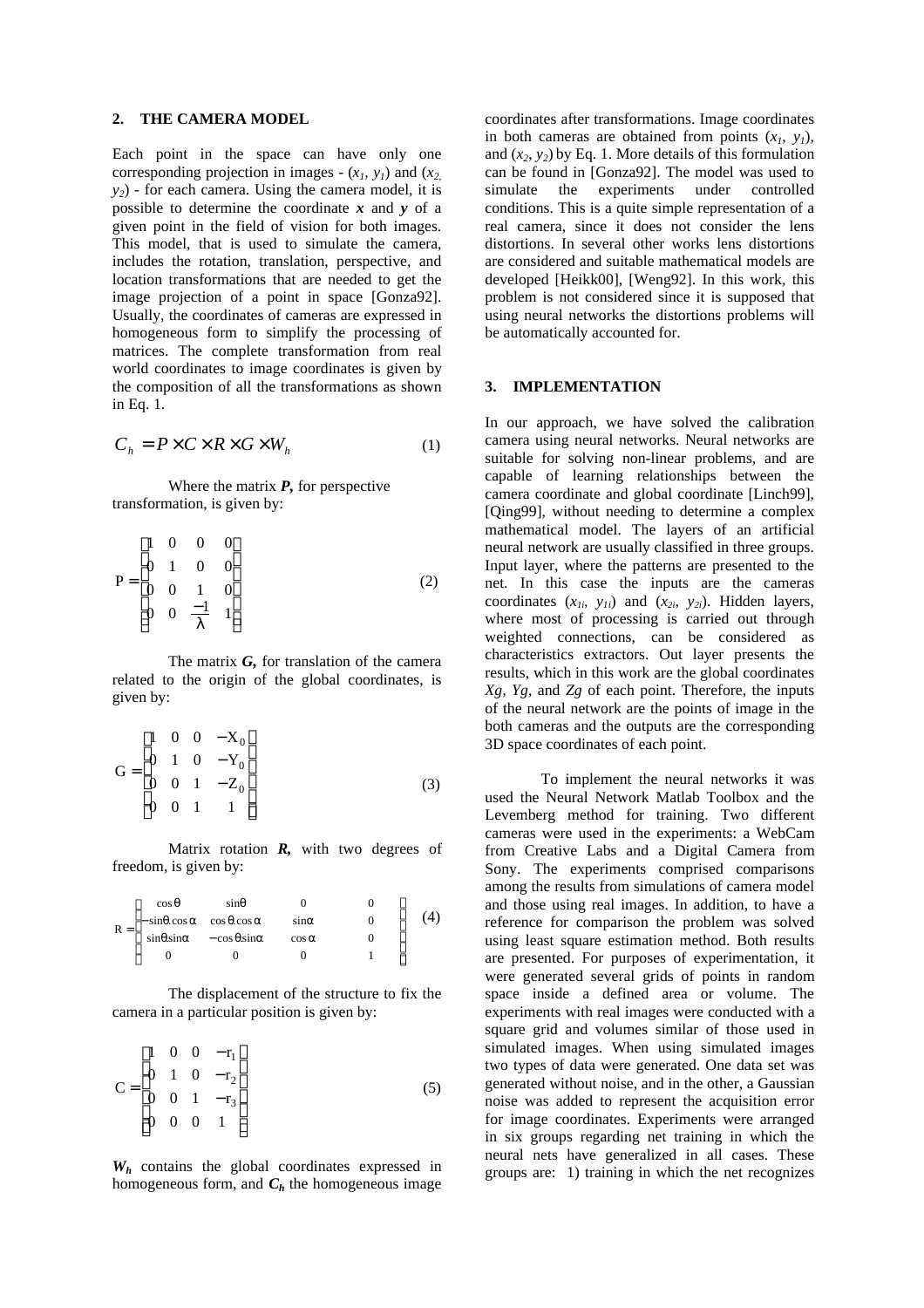camera intrinsic parameters as the focus with synthetic data set; 2) training in a surface (constant z coordinates) using synthetic data set; 3) training in a volume using synthetic data; 4) training with a surface using real images and points; 5) training with a volume with real images planes and real points; 6) training in which the net recognizes camera position in space.

## **4. RESULTS AND DISCUSSION**

The generated and simulated data sets were used as inputs for the camera calibration problem for both neural networks and least square solution. The absolute (A.E.) and the relative error (R.E.) between the actual simulated coordinates and the solution inferred using neural network is show Table 1, as well as, the least square solution in Table 2. Table 3 shows several configurations parameters used in net experiments, such as topology, number of epochs, neurons, and input. In experiments 1, and 2, it was used neural network with a simulated input data set. The very small error obtained demonstrates the suitability of the approach.

| Exp.    | <b>Points</b>    | A.E.       | R.E.   |
|---------|------------------|------------|--------|
| 01      | 300              | 0.00000    | 0%     |
| 02      | 300              | 0.00001    | 0%     |
| 03      | $250^{\text{E}}$ | 0.00213    | 0.2%   |
| 04      | $250^{\rm E}$    | 0.00091    | 0.1%   |
| 06      | 200              | $-0.00011$ | 0%     |
| 07      | 250              | $-0.33330$ | 0%     |
| 08      | 250              | 0.00010    | 0%     |
| 09      | 250              | 0.00025    | 0%     |
| 13      | 300 <sup>A</sup> | 0.00117    | 0.1%   |
| 14      | 100              | $-0.00024$ | 0%     |
| 15      | 300              | 0.00000    | 0%     |
| R<br>18 | 130              | 0.20560    | 5%     |
| R<br>20 | 130              | $-0.28720$ | $-2\%$ |
| R<br>21 | 130              | $-0.01500$ | $-4%$  |
| R<br>22 | 520              | 0.01895    | 1%     |
| R<br>23 | 130 <sup>P</sup> | 0.02560    | 1.5%   |

A - Random points.

R - Experiments with real points.

E - Simulations with Gaussian error.

F - Simulations with focus recognition.

P - Experience with position recognition.

## Results using Neural Networks. Table 1

In experiments 3, 4 and 5 it was added a Gaussian error of 5% in input data to get a closer simulation of the actual conditions of image acquisition. Experiments 3, and 4 were conducted with neural networks with good results. Experiment 5 was run using least square estimation with comparable results. Experiment 6 was carried out using cameras with different focus lengths, after a

previous training with two different cameras. This showed that the neural networks were capable of identifying which camera was used.

| Exp.    | <b>Points</b>    | AE.        | R.E.    |
|---------|------------------|------------|---------|
| 05      | 150 <sup>E</sup> | $-0.00678$ | $-0.8%$ |
| 10      | 100              | 0.01169    | 1.2%    |
| 11      | 200              | $-0.00267$ | $-0.3%$ |
| 12      | 300              | 0.00076    | 0.1%    |
| 17      | 130              | 0.23590    | 4%      |
| R<br>19 | 130              | $-0.03695$ | $1\%$   |

#### Results using Least Square Method. Table 2

Experiments 7, 8, and 9 were accomplished with neural network and another set of synthetic data in a plane surface as input. In experiments 10, 11, and 12 the input data was generated in a volume delimited by a parallelepiped and the solution was got using least square method. The experiments 13, 14, and 15, were conducted with test data generated in a volume delimited by a parallelepiped and the solution was obtained using neural networks.

| Num.            | <b>Error</b> | <b>Epochs</b> | <b>Topology</b>          | <b>Input</b>       |
|-----------------|--------------|---------------|--------------------------|--------------------|
| 01              | $10^{-7}$    | 7             | $[20-30-3]$              | 300                |
| 02              | $10^{-7}$    | 9             | $[20-30-3]$              | 300                |
| 03              | $10^{-6}$    | 252           | $[20-30-3]$              | 250 <sup>E</sup>   |
| 04              | $10^{-7}$    | 989           | $[20-30-3]$              | $250$ <sup>E</sup> |
| 06              | $10^{-8}$    | 43            | $[20-30-5]$ <sup>F</sup> | 200                |
| 07              | $10^{-6}$    | 7             | $[20-30-3]$              | 250                |
| 08              | $10^{-7}$    | 9             | $[20-30-3]$              | 250                |
| 09              | $10^{-8}$    | 12            | $[20-30-3]$              | 250                |
| 13              | $10^{-7}$    | 10            | $[20-30-3]$              | 300 <sup>A</sup>   |
| 14              | $10^{-8}$    | 8             | $[20-30-3]$              | 100                |
| 15              | $10^{-8}$    | 13            | $[20-30-3]$              | 300                |
| 18 <sup>R</sup> | $10^{-8}$    | 130           | $[20-30-3]$              | 130                |
| 20 <sup>R</sup> | $10^{-6}$    | 358           | $[50-3]$                 | 130                |
| $21^{\rm R}$    | $10^{-8}$    | 1359          | $[50-3]$                 | 130                |
| $22^R$          | $10^{-5}$    | 5000          | $[55-3]$                 | 520                |
| $23^R$          | $10^{-6}$    | 1256          | $[55-4]$                 | 130                |

## Characteristics of Neural Network. Table 3

Experiments 17 and 18 were carried out with acquisition of real points in images of planes using the WebCam, which present a high degree of lens distortion. These experiments made possible to evaluate the behavior of the method using low cost off the shelf cameras. The experiments 19, 20, and 21 were similar to 17 and 18 with the difference that they were got using a Sony camera. Both methods least square and neural network presented similar results. The experiment 22 was done using a neural network and real images with the training points inside a 3-D volume. In this experiment, a total of